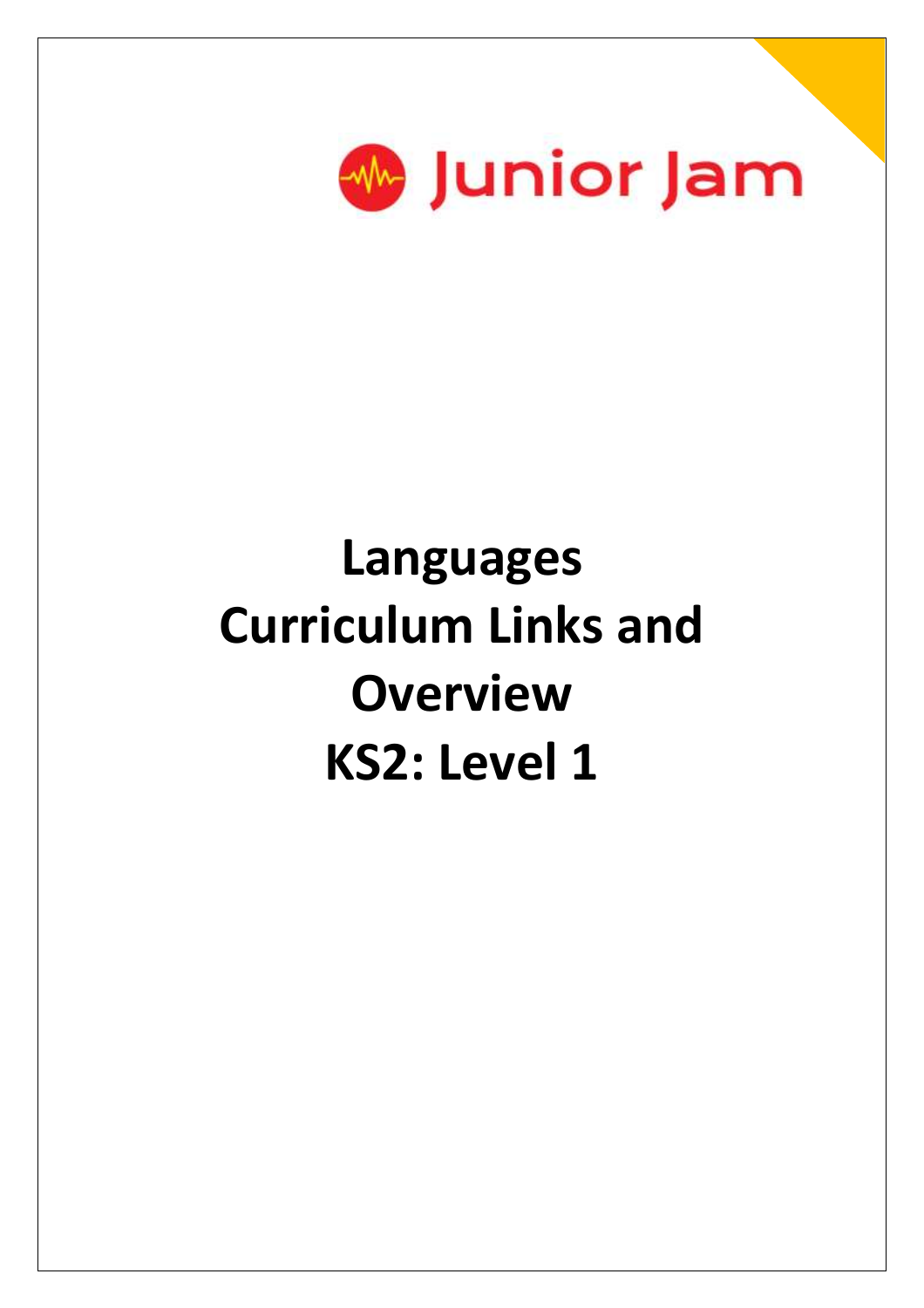## **MFL – KS2 Level 1 Overview**

### **Greetings and Numbers Age: KS2**

**Unit 1 Level 1** Pupils will learn basic greetings and gain an understanding of the numbers 1-10 so they can use them in a context. They will take part in role-playing activities and a number of games such as bingo.

**Colours and Animals Age: KS2** 

**Unit 2 Level 1** The pupils will continue to practice greetings and numbers and learn the names of colours and the names of some animals. They will be able to match the numbers and colours to their written words and learn to answer some question words.

#### **Unit 3 Days of the Week, Months, Seasons & Fruit Age: KS2**

**Level 1** Pupils will be able to identify the days of the week, months, seasons and names of fruit. They will be introduced to how sentences are arranged and be encouraged to recall single words from memory.

#### **Food, Drink and Giving Preferences Age: KS2**

**Unit 4 Level 4** Pupils will be able to give their opinions on different food and drinks. They will learn additional vocabulary and practise using what they've learnt in a real-life, role play situation.

### **Family, Stories and Conversation Age: KS2**

**Unit 5 Level** Pupils will be learning about the family and how to introduce members of their family, then they will watch several Spanish/French stories. The pupils will also listen to native speakers and work in pairs to ask each other questions, thus practising having conversations in Spanish/French.

#### **Cultural Diversity and Revision Age: KS2**

**Unit 6 Level 1** Pupils will learn about Spanish/French culture and life in that country. They will also continue to practise numbers and colours whilst revising everything that they've learnt so far this year. There will be more games and singing activities to aid learning.

#### 2 MFL Curriculum Links KS2 Level 1 – V2

**1**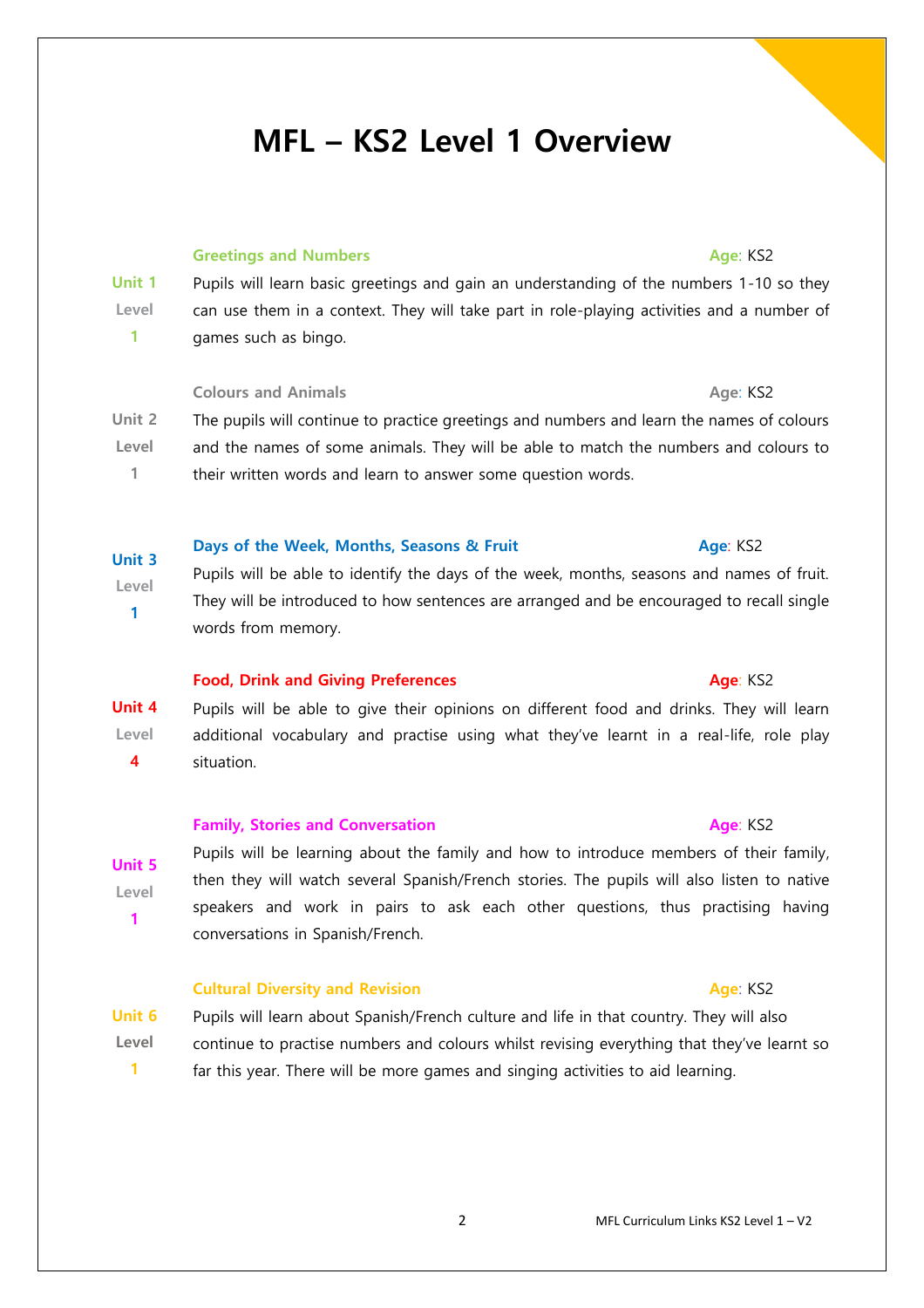# **Curriculum Links**

| <b>Curriculum Points</b>                                                                                                                                      | Levels                      | How is this achieved                                                                                                                                                                                                        |
|---------------------------------------------------------------------------------------------------------------------------------------------------------------|-----------------------------|-----------------------------------------------------------------------------------------------------------------------------------------------------------------------------------------------------------------------------|
| Listen attentively to spoken language<br>$\bullet$<br>and show understanding by joining in<br>and responding                                                  | Level 1 Units 1-6           | Pupils will hear authentic native<br>speakers in person and videos and<br>learn to answer questions in the<br>foreign language when necessary,<br>and say the correct spoken words as<br>appropriate, on a range of topics. |
| Explore the patterns and sounds of<br>language through songs and rhymes and<br>link the spelling, sound and meaning of<br>words                               | Level 1 Units 1-6           | Pupils will listen to foreign language<br>songs regularly throughout the<br>course and learn a range of memory<br>retention techniques for the new<br>vocabulary.                                                           |
| Engage in conversations; ask and<br>answer questions; express opinions and<br>respond to those of others; seek<br>clarification and help                      | Level 1 Units 4-6           | Pupils will ask and answers questions<br>about themselves and learn to give<br>their opinions on food and drink<br>items. Pupils will be introduced to<br>'because' to express opinions.                                    |
| Speak in sentences, using familiar<br>vocabulary, phrases and basic language<br>structures                                                                    | Level 1 Units 1-6           | Pupils will use verbs to answer<br>questions about themselves, their<br>family and food items.                                                                                                                              |
| Develop accurate pronunciation and<br>$\bullet$<br>intonation so that others understand<br>when they are reading aloud or using<br>familiar words and phrases | Level 1 Units 1-6           | Pupils will have the opportunity to<br>read aloud regularly to practise<br>pronunciation and listen to native<br>speakers to hear accurate intonation.                                                                      |
| Present ideas and information orally to<br>a range of audiences                                                                                               | evel 1 Unit 5 and<br>Unit 6 | Pupils will work in pairs and small<br>groups to discuss a range of topics<br>and will be able to present these<br>conversations to the class or each<br>other.                                                             |
| Appreciate stories, songs, poems and<br>rhymes in the language                                                                                                | Level 1 Unit 5              | Pupils will watch and read different<br>stories in this unit and discuss the<br>content to appreciate other cultures.                                                                                                       |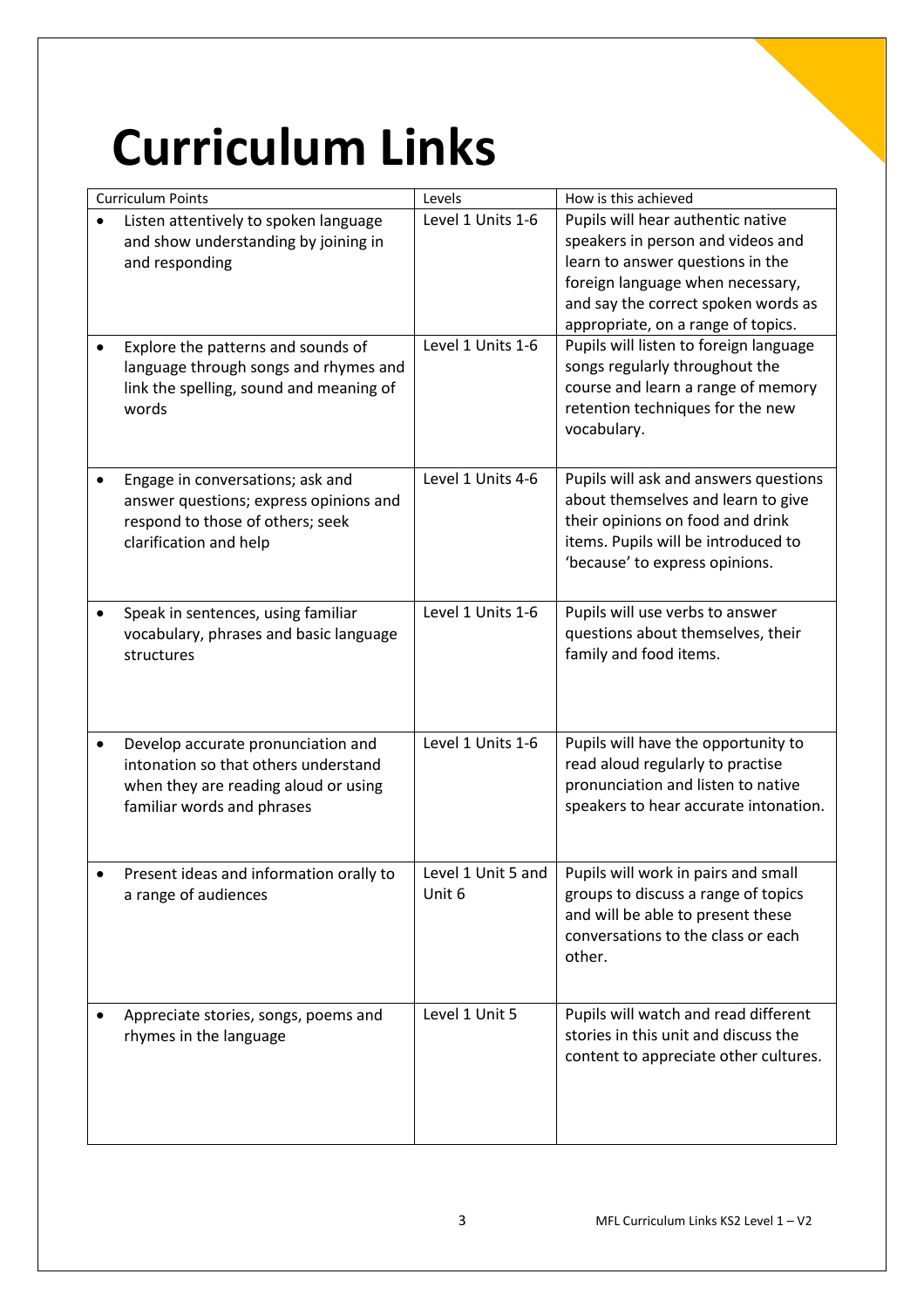| Broaden their vocabulary and develop<br>their ability to understand new words<br>that are introduced into familiar written<br>material, including through using a<br>dictionary                                                                                                                                                                                | Level 1 Units 1-6            | Pupils will be encouraged to work<br>independently to discover new<br>vocabulary, appreciate cognates and<br>will be taught how to use a bilingual<br>dictionary.                   |
|----------------------------------------------------------------------------------------------------------------------------------------------------------------------------------------------------------------------------------------------------------------------------------------------------------------------------------------------------------------|------------------------------|-------------------------------------------------------------------------------------------------------------------------------------------------------------------------------------|
| Write phrases from memory, and adapt<br>these to create new sentences and to<br>express ideas clearly                                                                                                                                                                                                                                                          | Level 1 Unit 3 and<br>Unit 4 | Pupils will use their knowledge of<br>verbs to write about themselves and<br>their family members. They will also<br>create phrases about animals, fruit<br>and opinions.           |
| Describe people, places, things and<br>actions orally and in writing                                                                                                                                                                                                                                                                                           | Level 1 Unit 2 and<br>Unit 5 | Pupils will describe characters and<br>present to different groups about<br>themselves. They will also form<br>sentences to describe their family<br>members, and animals.          |
| Understand basic grammar appropriate<br>to the language being studied, including<br>(where relevant): feminine, masculine<br>and neuter forms and the conjugation of<br>high-frequency verbs; key features and<br>patterns of the language; how to apply<br>these, for instance, to build sentences;<br>and how these differ from or are similar<br>to English | Level 1 Units 1-6            | Pupils will know the genders of new<br>vocabulary throughout all the topics,<br>and use the different forms of high-<br>frequency verbs such as 'to like', 'to<br>have' and 'to be' |